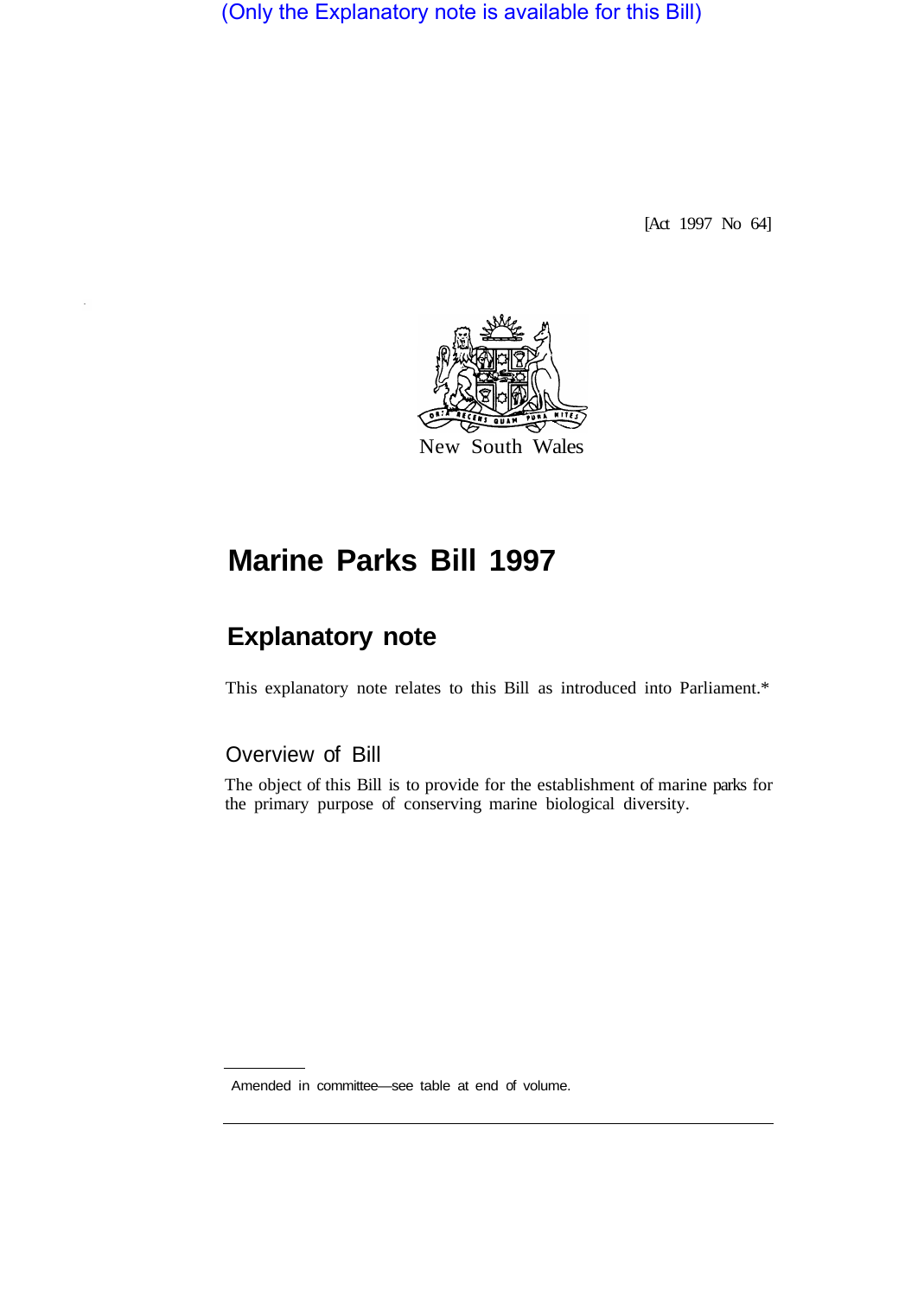Explanatory note

## Outline of provisions

#### **Part 1 Preliminary**

**Clause 1** sets out the name (also called the short title) of the proposed Act.

**Clause 2** provides for the commencement of the proposed Act on a day or days to be appointed by proclamation.

**Clause 3** states the objects of the proposed Act.

**Clause 4** defines certain words and expressions used in the proposed Act.

**Clause 5** provides that a reference in the proposed Act to "relevant Ministers" is a reference to the Minister administering the *National Parks and Wildlife Act 1974* and the Minister administering the *Fisheries Management Act 1994* acting together.

#### **Part 2 Declaration of marine parks**

**Clause 6** enables the Governor to proclaim as marine parks areas of waters of the sea or subject to tidal influence and areas of land adjacent to such waters, within such waters or covered from time to time by such waters.

**Clause 7** enables the Governor, by proclamation, to assign **a** name to, or alter the name of, a marine park.

**Clause 8** prevents the declaration of a marine park being revoked except by an Act of Parliament.

**Clause 9** enables the area of a marine park to be varied by proclamation. A variation that would reduce the overall size of a marine park is disallowable by Parliament.

**Clause 10** provides that the declaration of an area as a marine park revokes any declaration of the area as an aquatic reserve under the *Fisheries Management Act 1994.* 

**Clause 11** provides that land reserved or dedicated for a public purpose (including reserved or dedicated under the *National Parks and Wildlife Act 1974* or any other Act) may be declared as a marine park and may continue to be used for that public purpose so long as the use is not inconsistent with the proposed Act or the regulations under the proposed Act.

**Clause 12** provides that the declaration of an area as a marine park does not affect any existing aquaculture permit or aquaculture lease under the *Fisheries Management Act 1994.* However, such leases cannot be renewed unless aquaculture is permitted in the relevant area by the regulations under the proposed Act.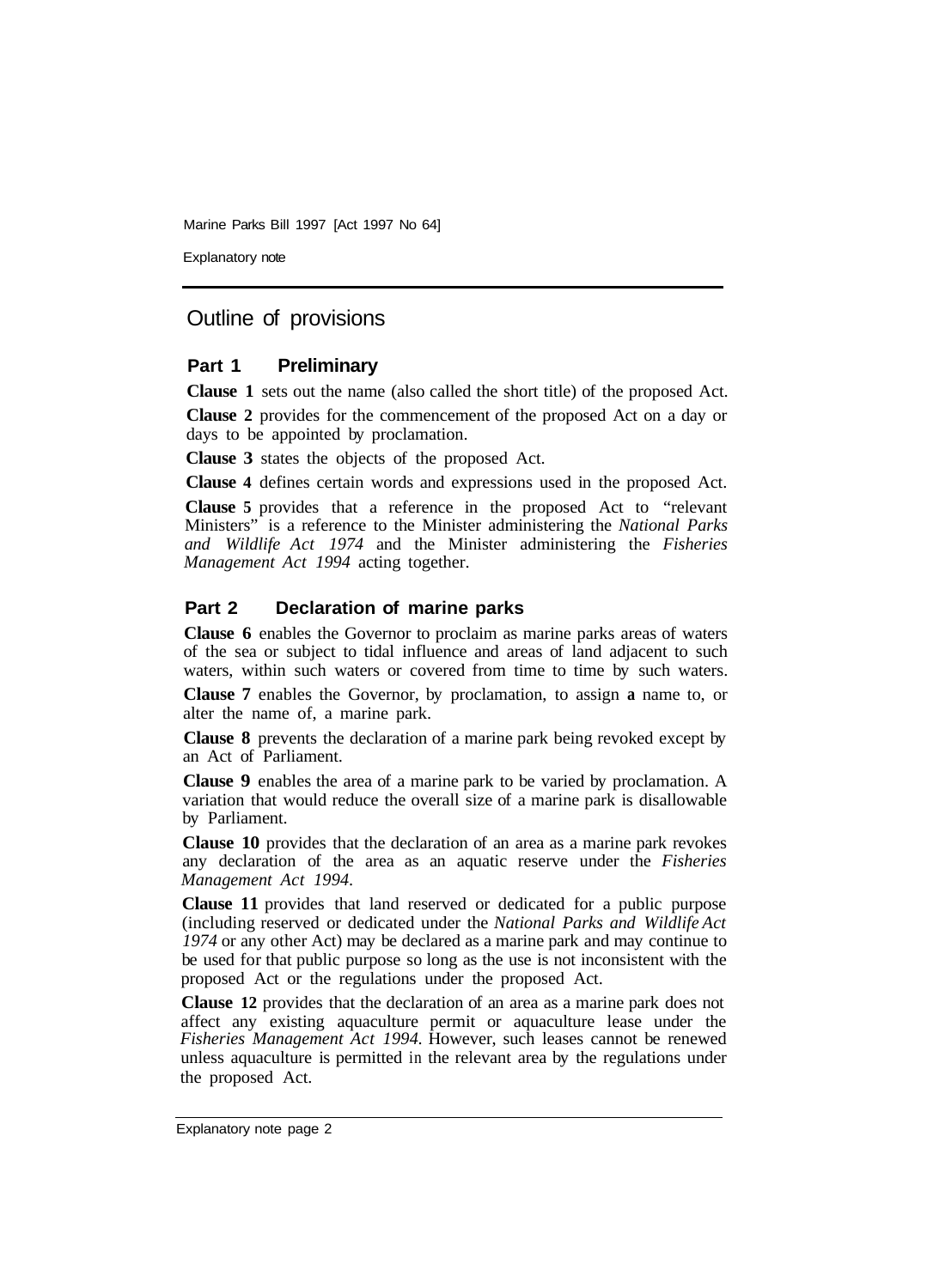Explanatory note

**Clause 13** requires the Minister administering the *Crown Lands Act 1989* to consult with the relevant Ministers before approving of any change of use, or the conversion, sale or disposal of lands leased under that Act and situated within a marine park.

**Clause 14** requires a copy of any proposed acquisition notice under the *Land Acquisition (Just Terms Compensation) Act 1991* that relates to land within a marine park to be served on the Marine Parks Authority established under Part 5 ("the Authority").

## **Part 3 Regulation of activities in marine parks**

**Clause 15** enables regulations to be made in relation to the management, protection and conservation of marine parks.

**Clause 16** enables regulations to be made prescribing zoning plans that will classify areas within marine parks depending on the uses to be allowed in those areas. The clause requires the relevant Ministers to undertake public consultation on proposed regulations that contain a zoning plan for a marine park.

**Clause 17** enables other regulations to be made regulating or prohibiting activities within marine parks.

**Clause 18** prohibits mining in marine parks but does not affect existing mining rights. However, existing mining rights cannot be renewed or extended.

**Clause 19** requires consent authorities and determining authorities (within the meaning of the *Environmental Planning and Assessment Act 1979)* in relation to proposed development or activities within a marine park to take into consideration the objects of the proposed Act and the regulations and to consult with the Authority.

**Clause 20** requires consent authorities and determining authorities (within the meaning of the *Environmental Planning and Assessment Act 1979)* in relation to proposed development or activities within the locality of a marine park to take into consideration the objects of the proposed Act, the regulations and any relevant advice given to it by the Authority. If the development or activity is likely to have an effect on the marine park, the consent authority or determining authority must consult with the Authority.

**Clause 21** requires the Minister administering Part 3 of the *Coastal Protection Act 1979* to notify the Authority of the Minister's intention to give concurrence under that Part to any development or use or occupation of land within a marine park.

**Clause 22** provides that any requirement made by or under the Part is in addition to any requirement under any other Act or statutory instrument.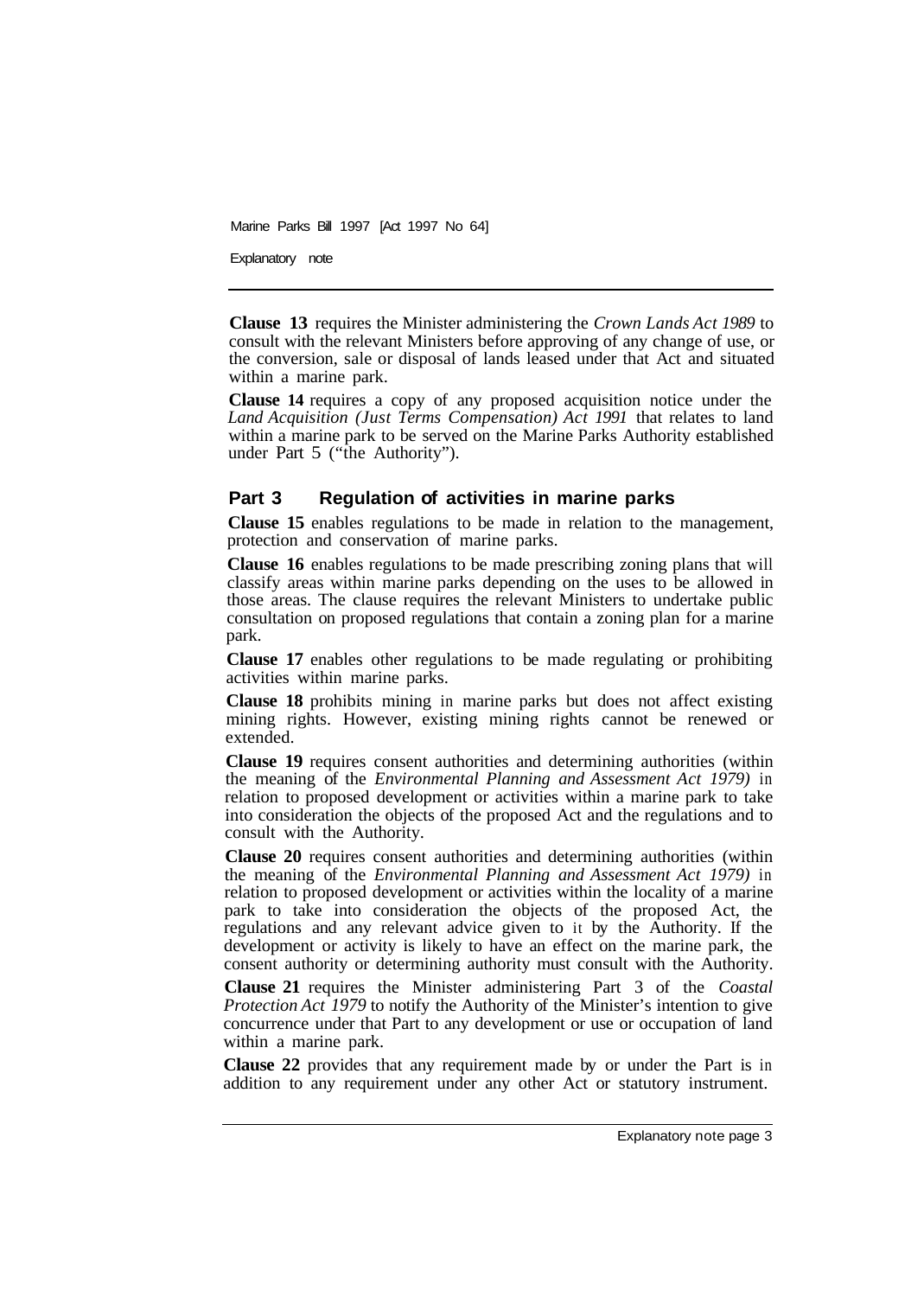Explanatory note

#### **Part 4 Operational plans**

**Clause 23** requires the Authority to prepare an operational plan for each marine park.

**Clause 24** requires the operational plan for a marine park to contain a scheme of the operations that the Authority proposes to undertake or permit in the marine park.

**Clause 25** sets out the procedure for preparing and consulting on an operational plan before submitting it for adoption by the relevant Ministers.

**Clause 26** sets out the procedure for altering or revoking and substituting an operational plan.

**Clause 27** requires operations of the Authority and marine park rangers to be in accordance with the operational plan.

**Clause 28** provides for an operational plan under the proposed Act for a marine park to prevail, to the extent of any inconsistency, over a plan of management under the *National Parks and Wildlife Act 1974* in respect of the marine park.

#### **Part 5 Marine Parks Authority**

**Clause 29** establishes a Marine Parks Authority. The Authority will consist of the Director-General of the Premier's Department (who will be the Chairperson), the Director of NSW Fisheries and the Director-General of National Parks and Wildlife.

**Clause 30** sets out the functions of the Authority which include the consideration of proposals for the establishment of marine parks, the preparation of operational plans for marine parks and the management and control of marine parks.

**Clause 31** enables the Authority to make use of the services of staff of government departments or public and local authorities.

#### **Part 6 Marine Parks Advisory Council and advisory committees**

**Clause 32** establishes a Marine Parks Advisory Council consisting of 11 members appointed by the relevant Ministers and representing various conservation, commercial and community interests.

**Clause 33** sets out the functions of the Advisory Council which include giving advice on proposals for the establishment of marine parks, the zoning of areas of marine parks for appropriate uses and the conservation of marine biological diversity within marine parks.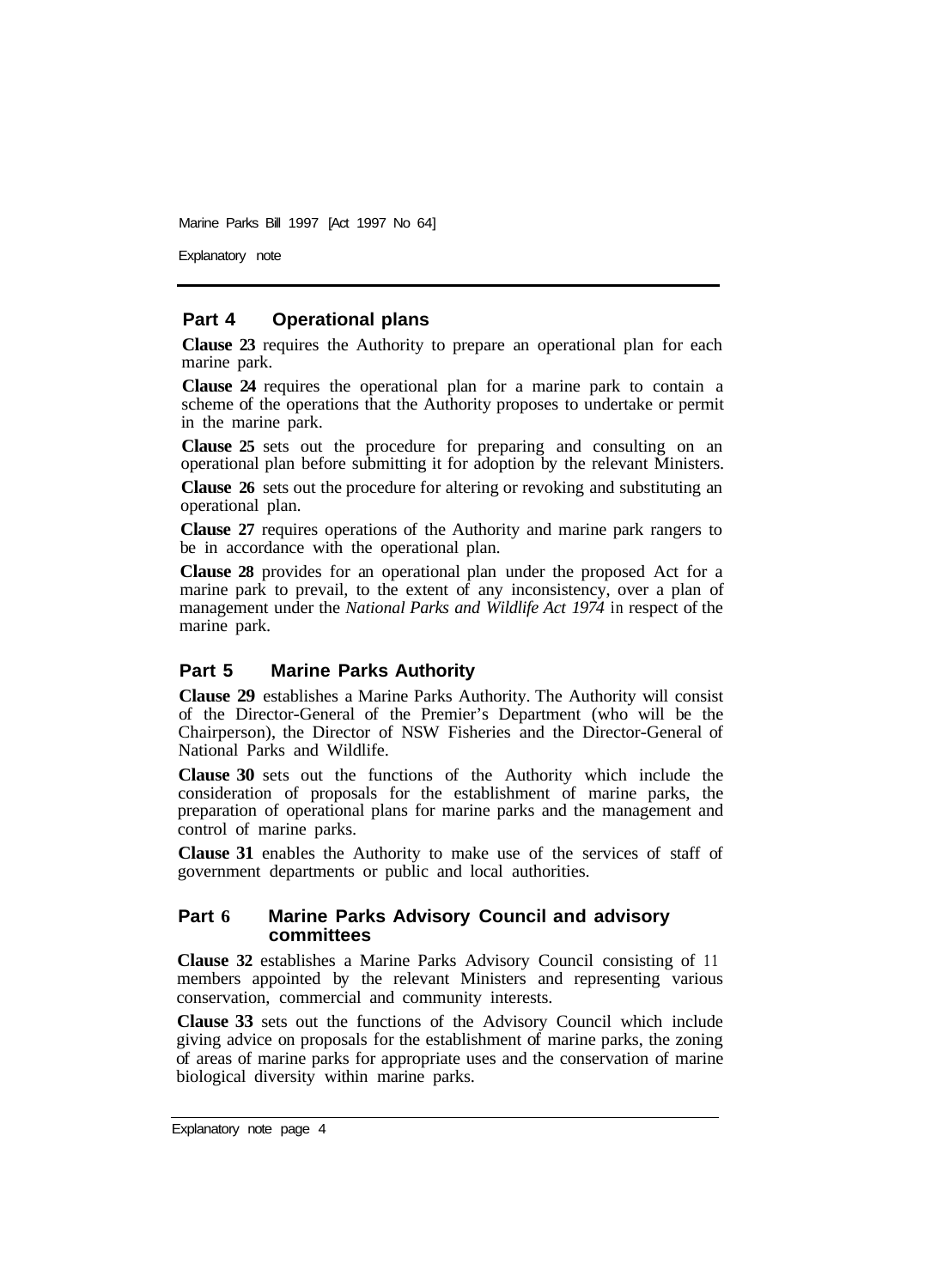Explanatory note

**Clause 34** gives effect to Schedule 2 which provides for the procedure of the Advisory Council.

**Clause 35** enables the Authority to establish advisory committees for marine parks to advise on the management of marine parks.

#### **Part 7 Enforcement**

**Clause 36** applies certain provisions of the *Fisheries Management Act 1994*  relating to powers of entry, search and seizure for the purposes of enforcing provisions of the proposed Act.

**Clause 37** applies certain provisions of the *National Parks and Wildlife Act 1974* relating to enforcement powers for the purposes of enforcing provisions of the proposed Act.

**Clause 38** enables penalty notices to be issued for offences under the proposed Act.

**Clause 39** provides for the taking of proceedings for offences under the proposed Act.

**Clause 40** provides for the time in which proceedings for offences under proposed Act are to be commenced.

**Clause 41** makes directors and other persons concerned in the management of a corporation liable for offences committed by the corporation under the proposed Act.

#### **Part 8 Finance**

**Clause 42** establishes a Marine Parks Fund for the purposes of the proposed Act.

#### **Part 9 Miscellaneous**

**Clause 43** provides that the proposed Act binds the Crown.

**Clause 44** enables the Director-General of the Premier's Department, the Director of NSW Fisheries and the Director-General of National Parks and Wildlife to nominate persons to act in their places at meetings of the Authority or the Advisory Council.

**Clause 45** preserves native title in respect of land declared to be a marine park.

**Clause 46** provides that the Premier can settle disputes arising under the proposed Act between the relevant Ministers or between public authorities.